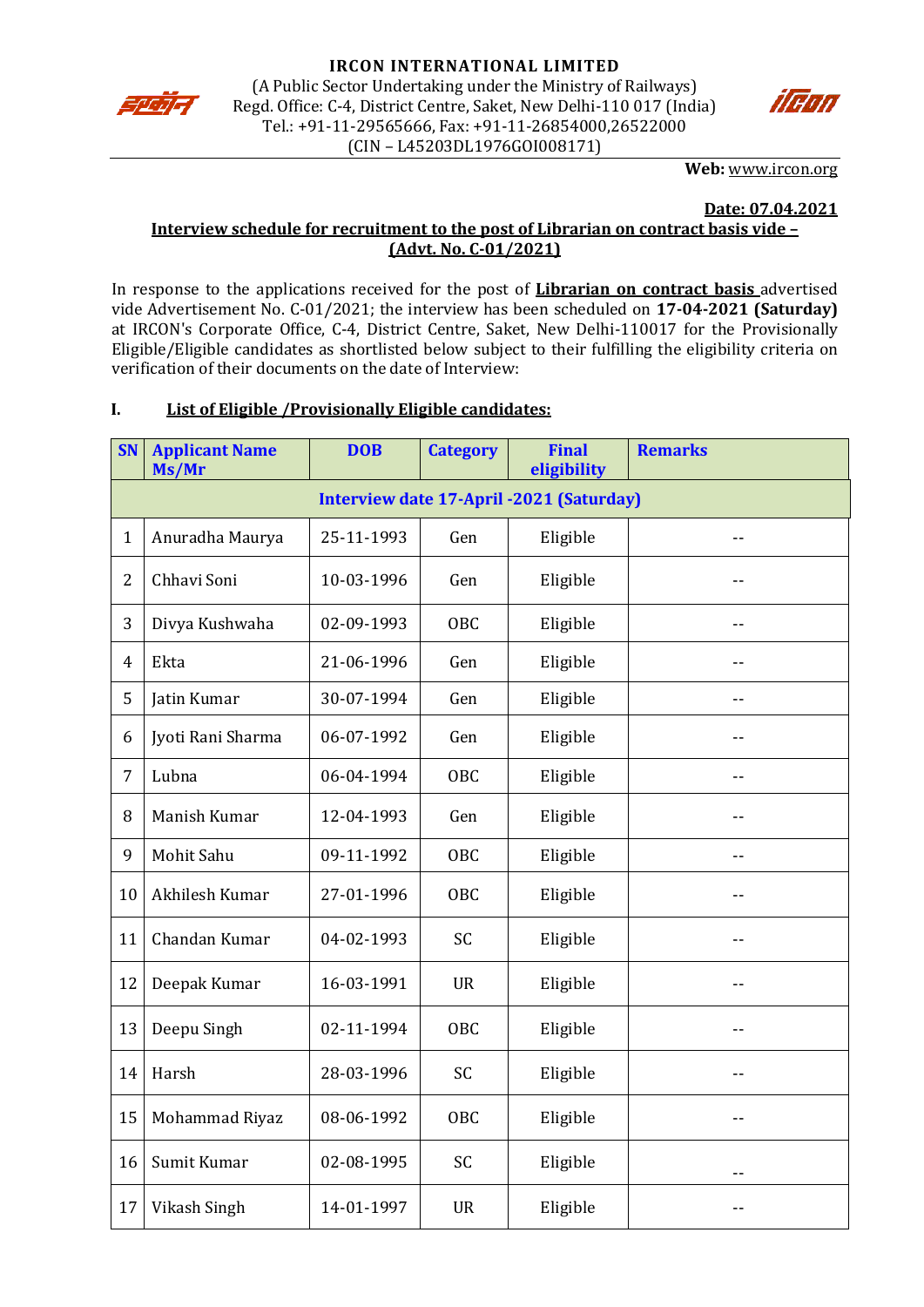| 18 | Namrata Mishra  | 23-02-1994 | <b>UR</b>  | Eligible                  |                                                                                            |
|----|-----------------|------------|------------|---------------------------|--------------------------------------------------------------------------------------------|
| 19 | Amrita          | 14-03-1994 | <b>OBC</b> | Eligible                  |                                                                                            |
| 20 | Farha Naz       | 03-03-1993 | <b>UR</b>  | Eligible                  |                                                                                            |
| 21 | Himanti         | 15-04-1997 | OBC        | Eligible                  |                                                                                            |
| 22 | P Preetika Nair | 21-05-1993 | <b>UR</b>  | Eligible                  |                                                                                            |
| 23 | Pooja           | 13-04-1997 | OBC        | Eligible                  | --                                                                                         |
| 24 | Sadaf Rafi      | 24-07-1995 | <b>UR</b>  | Eligible                  |                                                                                            |
| 25 | Suhani Dhall    | 19-10-1994 | <b>UR</b>  | Eligible                  | --                                                                                         |
| 26 | Sujata Chandra  | 09-09-1993 | OBC        | Eligible                  |                                                                                            |
| 27 | Sweta Singh     | 26-11-1991 | OBC        | Eligible                  |                                                                                            |
| 28 | Poorvi          | 09-04-1995 | Gen        | Eligible                  | --                                                                                         |
| 29 | Sana Fatima     | 03-04-1993 | Gen        | Eligible                  |                                                                                            |
| 30 | Sayanti Halder  | 19-12-1995 | Gen        | Eligible                  | --                                                                                         |
| 31 | Umesh           | 23-03-1995 | Gen        | Eligible                  |                                                                                            |
| 32 | Dixha Gupta     | 27-09-1994 | <b>OBC</b> | Provisionally<br>Eligible | Subject to submission of all<br>Mark sheets of Graduation<br>and Certificate of M.Lib.I.Sc |
| 33 | Dali            | 08-07-1998 | <b>UR</b>  | Provisionally<br>Eligible | Subject to submission of all<br>Marksheets of Graduation.                                  |
| 34 | Neha            | 26-05-1996 | SC         | Provisionally<br>Eligible | Subject to submission of all<br>Marksheets of Graduation.                                  |
| 35 | Sheetal Kumari  | 23-08-1995 | <b>UR</b>  | Provisionally<br>Eligible | Subject to submission of<br>CGPA to percentage<br>conversion certificate by<br><b>HPU</b>  |
| 36 | Shweta Khare    | 20-12-1992 | SC         | Provisionally<br>Eligible | Subject to submission of all<br>Marksheets of Graduation.                                  |

II. The following candidates are found **not eligible** as per the criteria laid down in advertisement:

| <b>SN</b> | <b>Applicant Name</b> | <b>DOB</b> | <b>Category</b> | <b>Final</b><br>eligibility | <b>Remarks</b>                                                                                                       |
|-----------|-----------------------|------------|-----------------|-----------------------------|----------------------------------------------------------------------------------------------------------------------|
|           | Aditi Bansal          | 09-07-1997 | Gen             | Ineligible                  | Not possessing Full time Degree<br>in Library Science                                                                |
|           | Aishwarya Bajpai      | 12-01-1994 | Gen             | Ineligible                  | Not possessing 60% marks in<br>Graduation Degree and not<br>possessing Full time Degree in<br><b>Library Science</b> |
|           | Archana Kumari        | 06-08-1994 | OBC.            | Ineligible                  | No Supporting document found<br>attached                                                                             |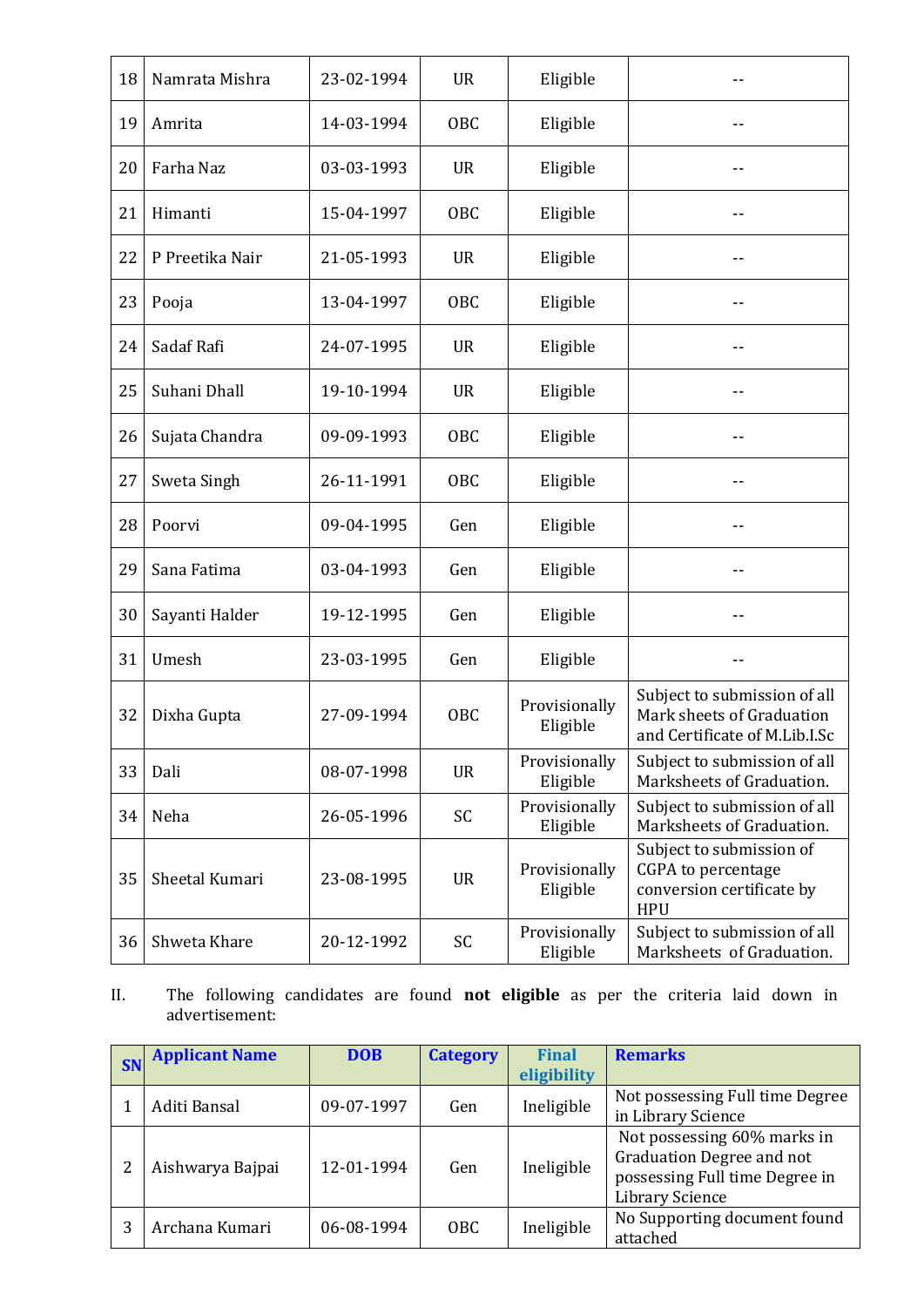| 4  | Babai Dolai                | 19-10-1994 | <b>SC</b>  | Ineligible | Not possessing 60% of marks in<br>Graduation                                                                                                                                |
|----|----------------------------|------------|------------|------------|-----------------------------------------------------------------------------------------------------------------------------------------------------------------------------|
| 5  | Gaurav Boudh               | 12-09-1992 | Gen        | Ineligible | Not possessing 60% of marks in<br>Graduation                                                                                                                                |
| 6  | Gopal Kumar                | 20-09-1989 | OBC        | Ineligible | Not fulfilling age criteria and<br>not possessing 60% of marks in<br>Degree in Library Science                                                                              |
| 7  | Indu                       | 06-07-1994 | Gen        | Ineligible | Not possessing full time<br>graduation degree with 60 %<br>marks and not possessing full<br>time degree in Library Science.                                                 |
| 8  | Kamlesh                    | 16-06-1996 | <b>SC</b>  | Ineligible | Not possessing 60% marks in<br>graduation and not possessing<br>full time Degree in Library<br>Science                                                                      |
| 9  | Karan Singh                | 17-09-1995 | OBC        | Ineligible | Not possessing 60% of marks in<br>Graduation and not possessing<br>Full time degree in Library<br>Science                                                                   |
| 10 | Manoj Panchal              | 27-07-1987 | <b>OBC</b> | Ineligible | Not fulfilling age criteria, not<br>possessing Full time Graduation<br>Degree with minimum 60% of<br>marks and not possessing 60 %<br>marks in Degree in Library<br>Science |
| 11 | Meghna Sharma              | 01-10-1995 | Gen        | Ineligible | Not possessing Full time Degree<br>in Library Science                                                                                                                       |
| 12 | Ashok Kumar<br>Vishwakarma | 26-12-1987 | <b>OBC</b> | Ineligible | Not fulfilling the age criteria,<br>not possessing Minimum 60 %<br>marks in graduation and not<br>possessing full time degree in<br>library science                         |
| 13 | <b>Bhupender Kumar</b>     | 21-10-1993 | SC         | Ineligible | Not meeting the minimum 60 %<br>marks criteria in graduation and<br>not possessing full time degree<br>in library science                                                   |
| 14 | Suraj Singh                | 08-03-1993 | SC         | Ineligible | Not meeting the minimum 60 %<br>marks criteria in graduation                                                                                                                |
| 15 | Neelima Sahu               | 28-09-1975 | <b>UR</b>  | Ineligible | Not fulfilling the maximum age<br>criteria and not possessing<br>60% marks in graduation                                                                                    |
| 16 | Neha Swami                 | 03-11-1990 | OBC        | Ineligible | Not fulfilling the age criteria                                                                                                                                             |
| 17 | Nidhi                      | 05-11-1994 | SC         | Ineligible | Not meeting the minimum 60%<br>marks criteria in graduation and<br>not possessing full time degree<br>in library science                                                    |
| 18 | Nisha                      | 29-07-1991 | SC         | Ineligible | Not meeting the minimum 60 %<br>marks criteria in graduation and<br>not possessing full time degree<br>in library science                                                   |
| 19 | Noorjahan                  | 15-05-1991 | <b>UR</b>  | Ineligible | Not possessing Full time Degree<br>in Library Science                                                                                                                       |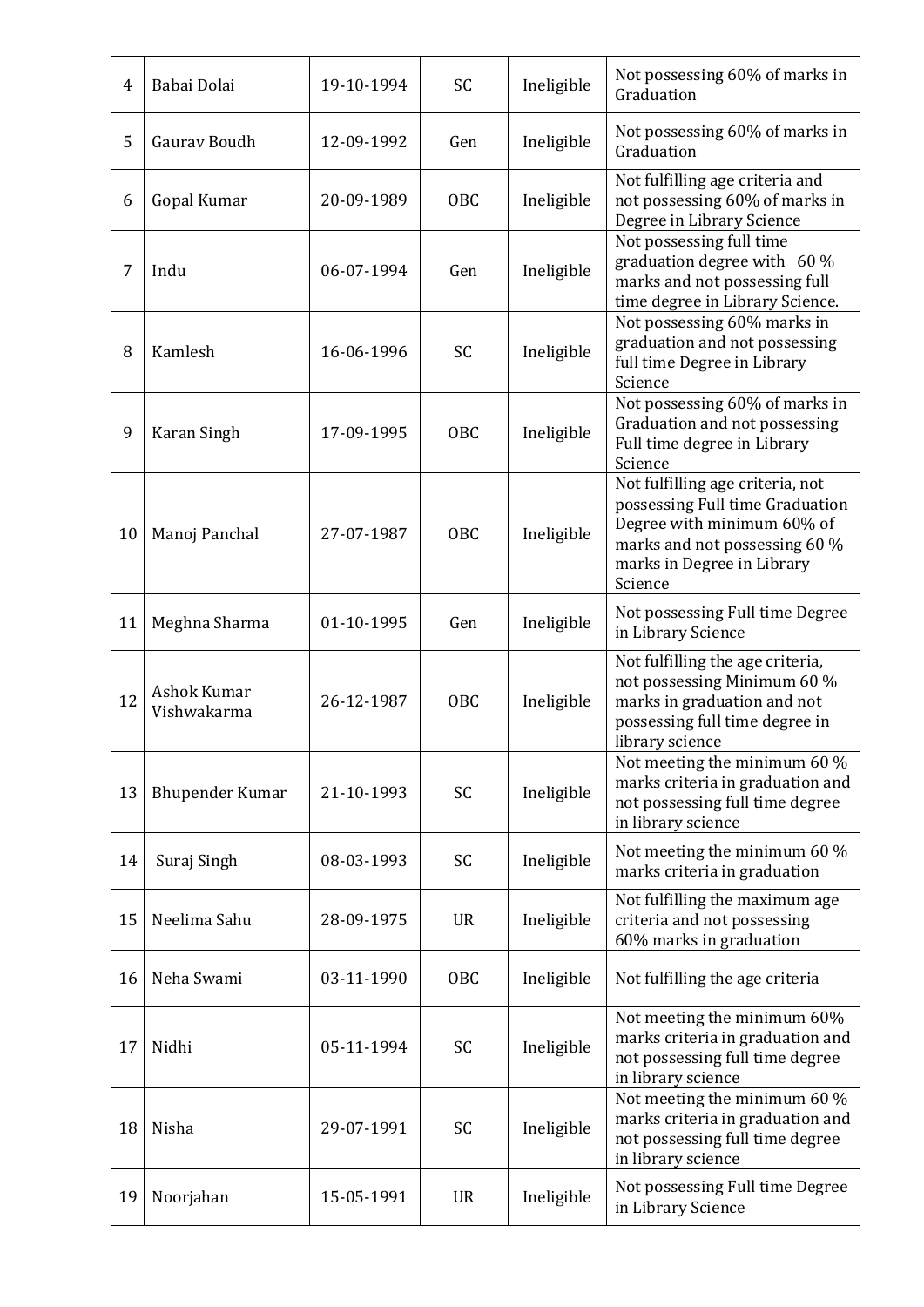| 20 | Rakshita Singh   | 14-09-1997 | OBC.            | Ineligible | Not meeting the minimum 60 %<br>marks criteria in graduation                                                                           |
|----|------------------|------------|-----------------|------------|----------------------------------------------------------------------------------------------------------------------------------------|
| 21 | Swati Choudhry   | 22-05-1992 | $_{\rm IIR}$    | Ineligible | Not possessing Full time Degree<br>in Library Science                                                                                  |
| 22 | Tanu Kumari      | 05-07-1996 | <b>UR</b>       | Ineligible | Not possessing Full time Degree<br>in Library Science                                                                                  |
| 23 | Neha Solanki     | 11-04-1992 | Gen             | Ineligible | Not possessing 60% of marks in<br>Graduation                                                                                           |
| 24 | Priyanka         | 09-10-1992 | <b>OBC</b>      | Ineligible | Not possessing Full time Degree<br>in Library Science                                                                                  |
| 25 | Ram Singh Bairwa | 08-07-1983 | <b>SC</b>       | Ineligible | Not possessing 60 % marks in<br><b>Graduation Degree</b>                                                                               |
| 26 | Ruchi Tripathi   | 24-09-1993 | Gen             | Ineligible | Not possessing full time Degree<br>in Library Science                                                                                  |
| 27 | Sarita           | 22-02-1989 | <b>SC</b>       | Ineligible | Not fulfilling age criteria, not<br>possessing 60% marks in<br>Graduation and not possessing<br>Full time Degree in Library<br>Science |
| 28 | Shivangi Yadav   | 27-08-1991 | OBC <sub></sub> | Ineligible | Not possessing Full time Degree<br>in Library Science                                                                                  |

Shortlisted candidates for the posts of **Librarian on Contract basis** as table at para **(I) above** are directed to report for the Interview as per the details below:

| Post                                   | No. of<br>candidates | <b>Schedule of</b><br><b>Interview</b>        | <b>Venue</b>                                                                 |
|----------------------------------------|----------------------|-----------------------------------------------|------------------------------------------------------------------------------|
| Librarian<br><b>Advt. No. C01/2021</b> | 36                   | 17-04-2021<br>$[Reporting time -]$<br>9.00 AM | IRCON INTERNATIONAL LTD, C-4<br>District Centre Saket,<br>New Delhi, 110017. |

## **A. Directions for Eligible/Provisionally Eligible Candidates:**

**Candidature of Shortlisted candidates for interview is purely provisional subject to subsequent verification of original documents and also fulfilling the eligibility conditions as advertised.** 

**All Eligible/Provisionally Eligible candidates** as per the table specified at para (I) above are requested to bring their following original testimonials, along with a photocopy, for document verification on the day of interview as per the schedule above:

- (i) Matriculation Certificate (for age proof);
- (ii) Self-Attested copy of Certificate of professional/academic Degree/diploma. Also, **necessary documents specifying the equivalence or CGPA/SGPA/CPI conversion documents, wherever applicable.**
- (iii) Certificates of other professional qualifications, if any;
- (iv) **Certificates in proof of experience**, as applicable, **clearly projecting the requisite experience indicating the length and nature of experience and work done.**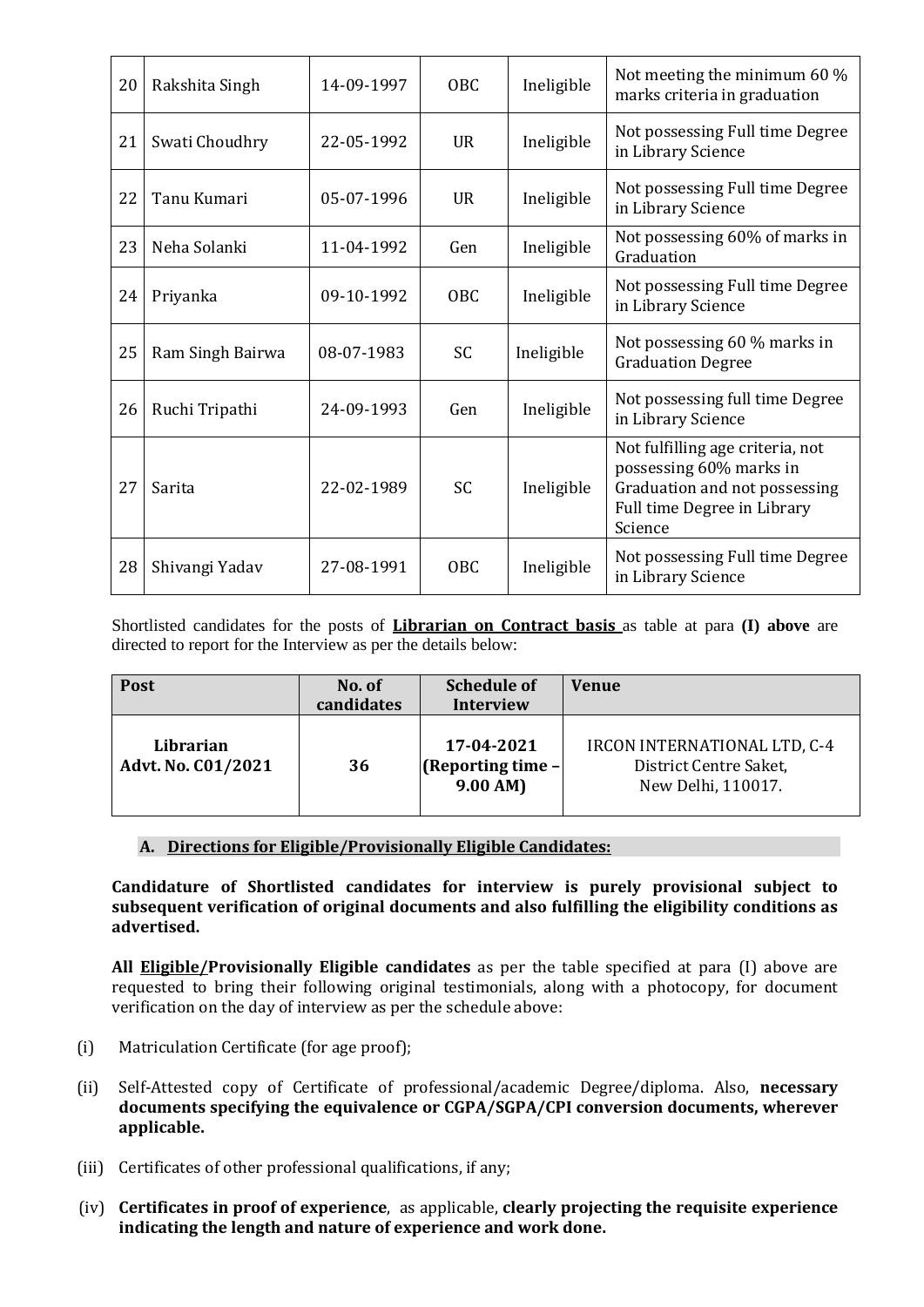- (v) Certificate in support of claim of belonging to Schedule Caste, Schedule Tribe and Other Backward Classes, EWS, Ex-serviceman, where applicable.
- (vi) **If the candidate belongs to OBC**, a caste certificate issued in the current financial year only by a competent authority as applicable for appointment to the services in Govt. Of India. Please note that an OBC certificate issued in the current financial year only can be accepted as a current proof of your not belonging to "creamy layer" in the OBC.
- (vii) One Photo-identity-card like Aadhaar Card, Driving-license, Passport or any other valid document with you for identification
- **(viii) Candidates serving in Central/State Government/ Public Sector Undertaking including Public Sector Banks/Autonomous Bodies etc. Including Departmental candidates are required to produce a "No Objection Certificate" from their present employer at the time of interview in original failing which, he/she will not be allowed to appear in the interview.**
- (ix) Complete set of self-attested photocopies of all the above mentioned certificates.
- (x) Latest passport sized photograph.

#### **General Instructions:**

- (i) The candidates are once again advised to check their eligibility thoroughly before appearing for the interview to avoid disappointment at later stage. If any discrepancies are found at any stage of the recruitment process, the candidature of the candidate will be immediately cancelled.
- (ii) IRCON shall be free to reject any application at any stage of the recruitment process, if the candidate is found ineligible for the respective post. The decision of IRCON in all matters regarding eligibility of the candidates at all stages of selection and any other matter relating to recruitment shall be final. No correspondence or enquiries shall be entertained by IRCON, in this regard.
- (iii) The applicants are required to submit relevant documents in relation duration of experience i.e. clearly specifying the date of joining and date of relieving from the respective Organization and nature of experience as per the Advertisement.
- (iv) The candidates are advised to make necessary arrangements for his/her travel/stay well in advance, so as to reach the venue on time.
- (v) IRCON will not entertain any request for change of date and time schedule of document verification/ interview.
- (vi) You will be required to produce your original experience certificate in the relevant fields as notified in the advertisement. Only those candidates who will be meeting the minimum educational and experience eligibility criteria as per aforesaid advertisement will be allowed to appear in the interview.
- (vii) The candidate shall ascertain themselves before proceeding for the document verification/ interview that they are meeting all the eligibility criteria/conditions as stipulated in the advertisement. Candidates, who do not satisfy the eligibility conditions, will be liable to be disqualified at any stage of recruitment/selection.
- (viii) If any of the particulars stated by candidate in the application on verification is found to be incomplete or incorrect, or if you are found to have willfully suppressed any material fact/information relevant to the Consideration of your case without prejudice to any other action that may be taken in consequence thereof, your candidature will be summarily rejected and you will not be interviewed.